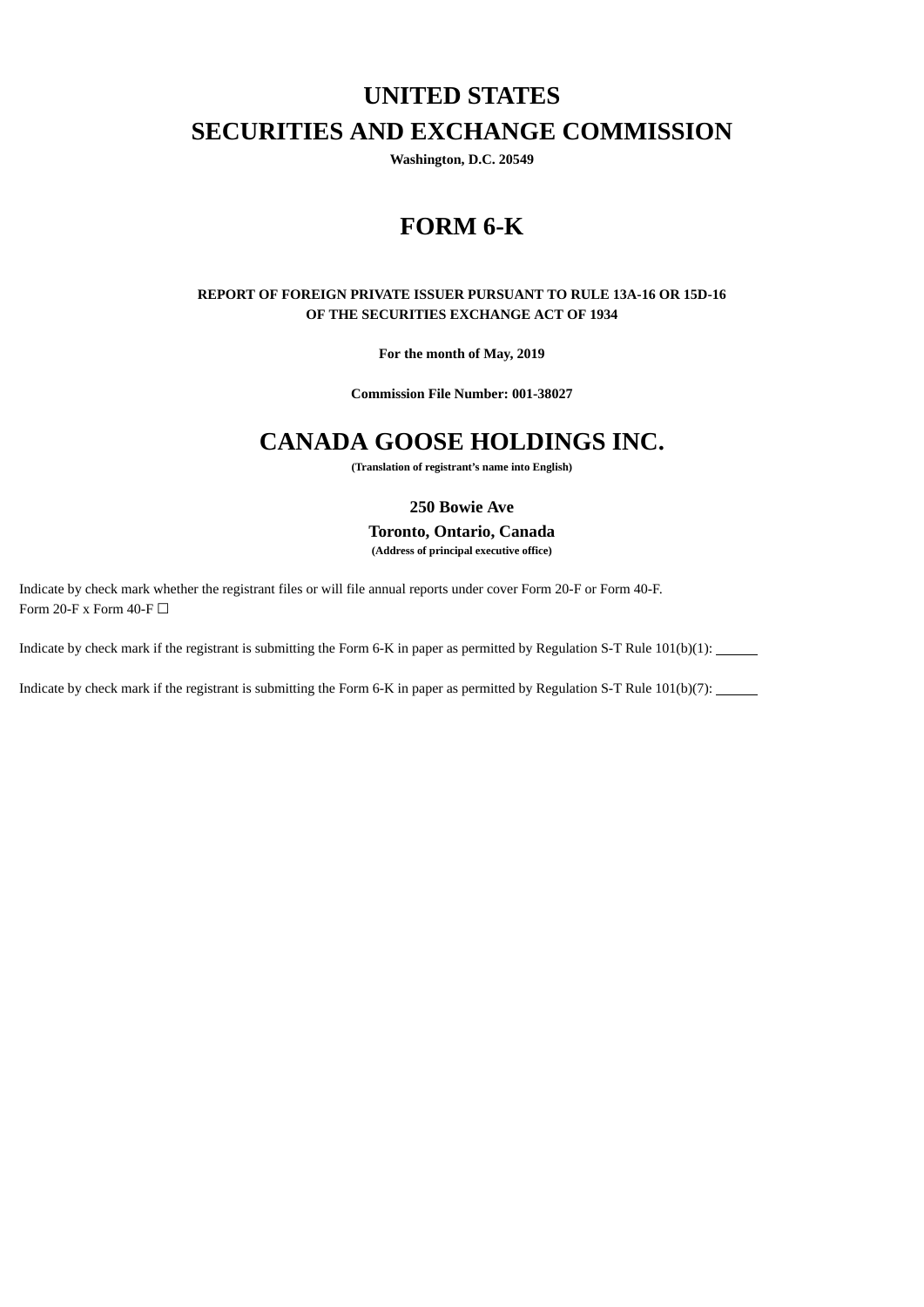## **EXHIBIT INDEX**

| <b>Exhibit</b><br>No. | Description                                                      |
|-----------------------|------------------------------------------------------------------|
|                       |                                                                  |
| 99.1                  | Press release of Canada Goose Holdings Inc., dated May 29, 2019. |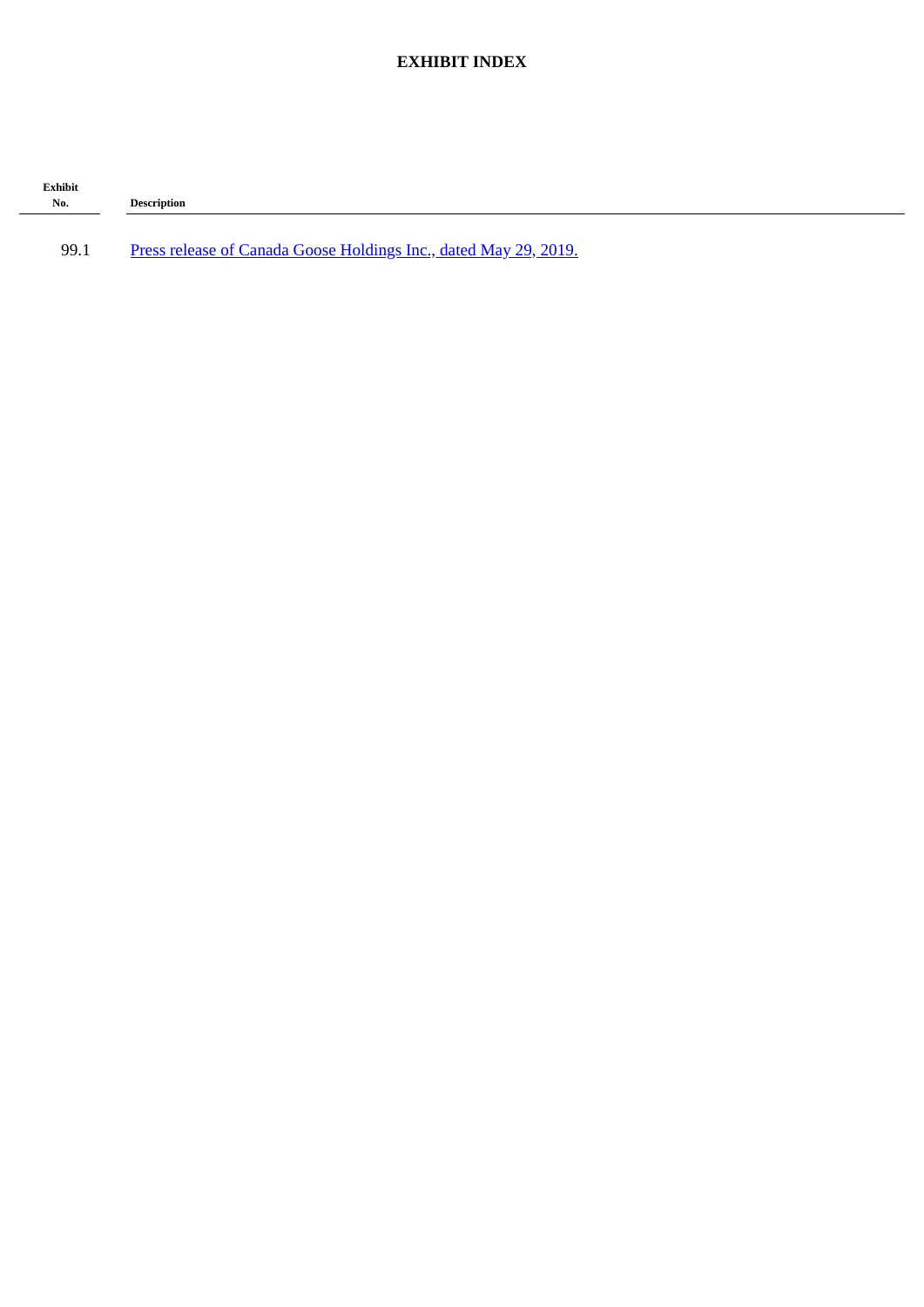## **SIGNATURES**

Pursuant to the requirements of the Securities Exchange Act of 1934, the registrant has duly caused this report to be signed on its behalf by the undersigned, thereunto duly authorized.

## **Canada Goose Holdings Inc.**

By: /s/ Jonathan Sinclair Name: Jonathan Sinclair Title: Executive Vice President & Chief Financial Officer

Date: May 29, 2019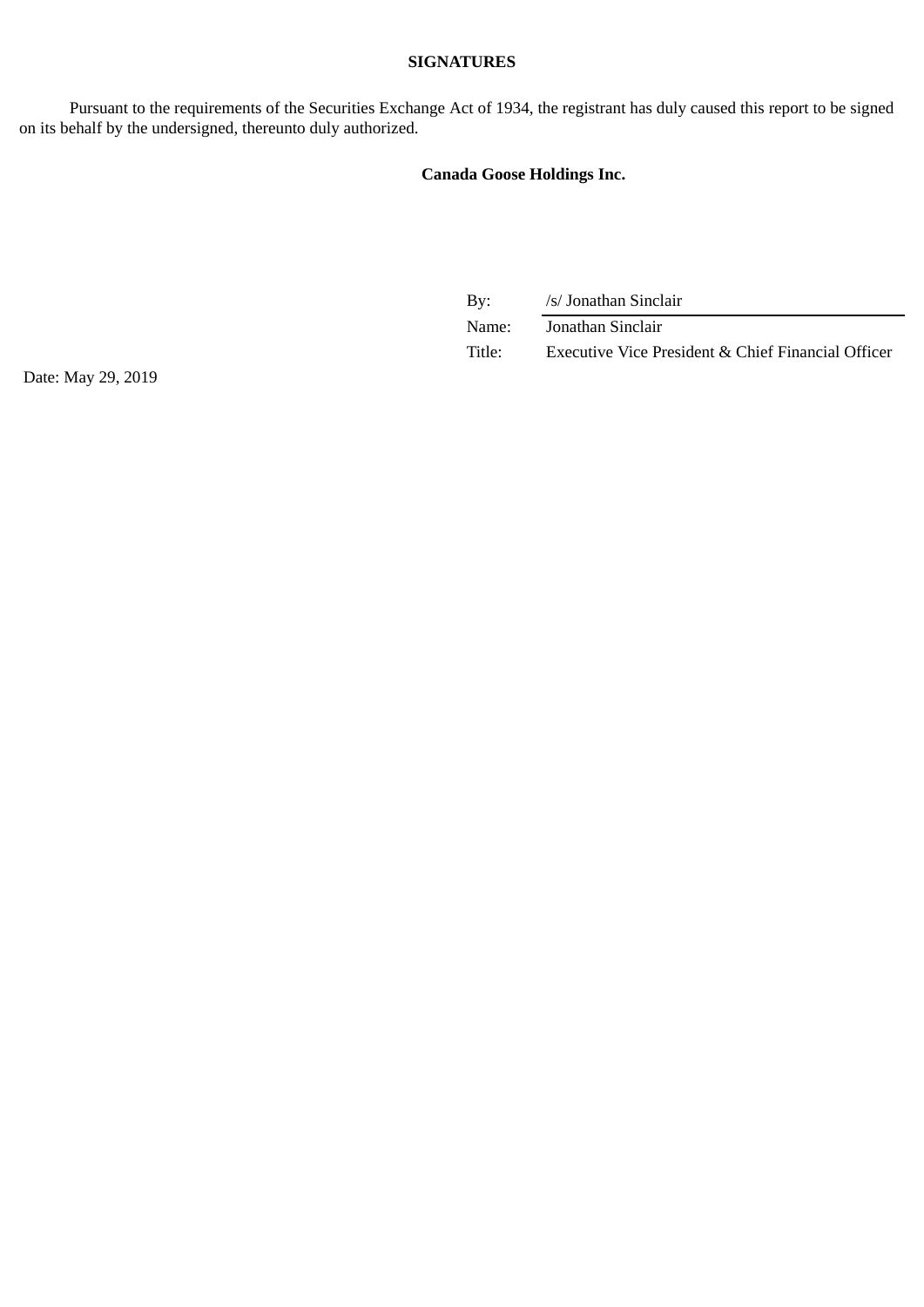## **Canada Goose Reports Results for Fiscal Year 2019**



**Fiscal 2019 Highlights (in millions of Canadian dollars):**

- **• Total revenue increased by 40.5% to \$830.5m**
- **• Net income was \$143.6m, or \$1.28 per diluted share**
- **• Adjusted EBITDA margin expanded by 240 basis points to 27.6%**
- **• Adjusted net income per diluted share increased by 61.9% to \$1.36**

Adjusted EBITDA margin and adjusted net income per diluted share are non-IFRS financial measures. See "Note Regarding Non-IFRS *Financial Measures".*

**TORONTO, ON (May 29, 2019)** - Canada Goose Holdings Inc. ("Canada Goose" or the "Company") (NYSE:GOOS, TSX:GOOS) today announced financial results for the fourth quarter and fiscal year ended March 31, 2019. The Annual Report, including Management's Discussion and Analysis and Audited Consolidated Financial Statements, will be filed on SEDAR at www.sedar.com, the EDGAR section of the U.S. Securities and Exchange Commission website at www.sec.gov. and posted on the Company's web site at investor.canadagoose.com.

"I am extremely proud of Canada Goose's many strategic accomplishments in fiscal 2019. We entered the year with a very ambitious agenda of global growth, and we have surpassed it with flying colours," said Dani Reiss, President & CEO. "We have come a long way in a short time and we have done it the right way - by preserving the purity of our brand and building for the future. Our business and our people have never been stronger. I believe that we are still just scratching the surface of our long-term potential as we continue to define performance luxury globally."

#### **Fiscal 2019 Business Highlights**

- Growth in every geographic region, with annual revenue increasing by 28.2% in Canada, 36.3% in the United States and 60.5% in Rest of World.
- Successfully launched DTC operations in Greater China, the world's largest luxury market.
- Proportion of total revenue generated in Rest of World (34.5%) was in-line with Canada (35.3%) for the first time.
- Global footprint of 11 directly-operated retail stores and 12 national e-commerce markets increased DTC sales to over half of total revenue at 51.9%.
- Established new generations of hero products in nascent rainwear and knitwear categories, alongside continued innovation in parkas and lightweight down collections.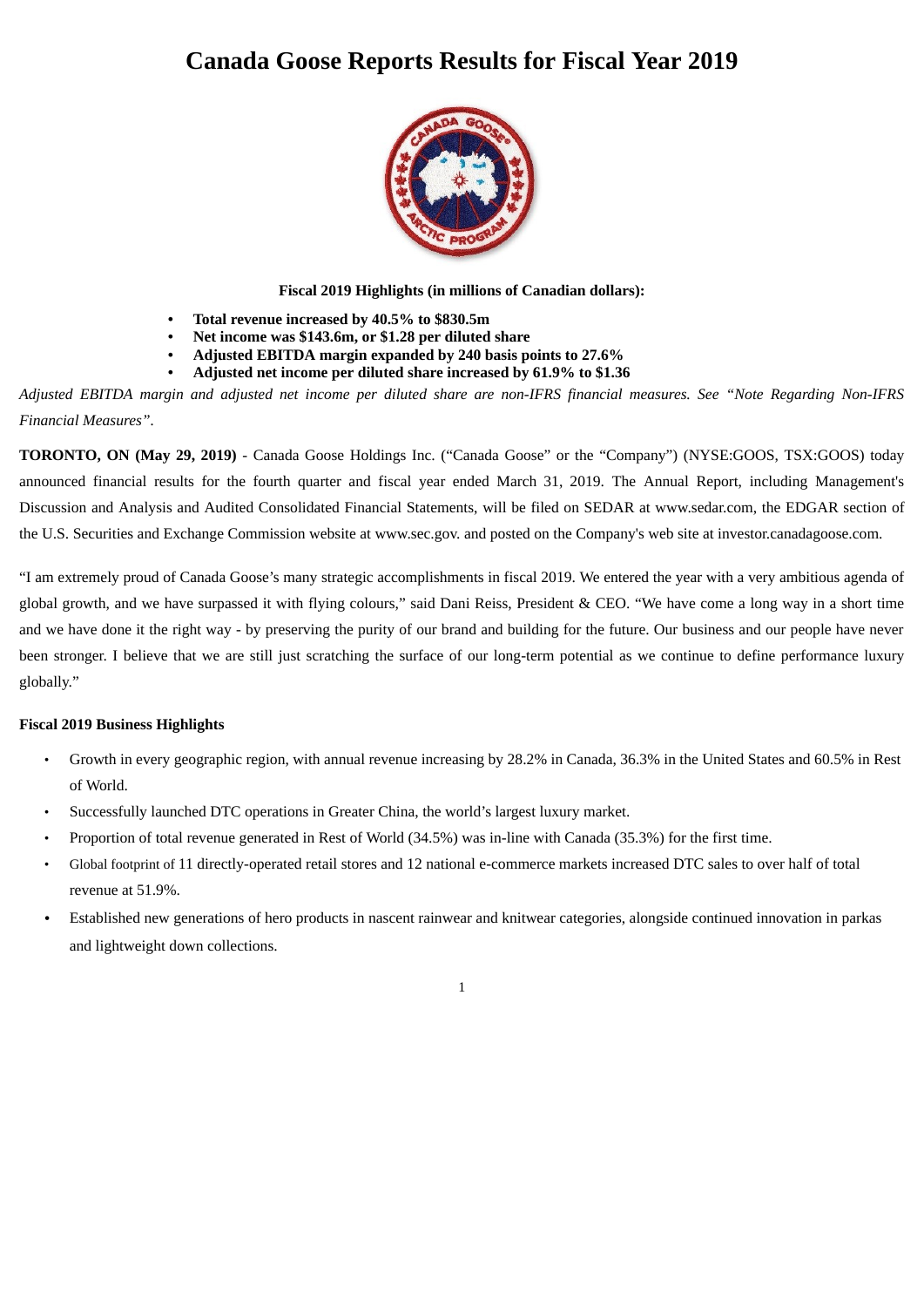- Acquired Baffin, which will provide valuable expertise and infrastructure to develop a stand-alone Canada Goose footwear offering in the years to come.
- Eight in-house manufacturing facilities, including two opened during the year, produced 47% of total down-filled jacket volume.

## **Fiscal 2019 Results (in Canadian dollars, compared to Fiscal 2018):**

- Total revenue increased by 40.5% to \$830.5m from \$591.2m, or 39.0% on a constant currency basis<sup>(1)</sup>.
- Wholesale revenue increased to \$399.2m from \$336.2m. This was driven by higher order values from existing partners. Incremental revenue from Baffin, which was acquired in November 2018, and favourable foreign exchange fluctuations also contributed positively.
- DTC revenue increased to \$431.3m from \$255.0m, representing 51.9% of total revenue compared to 43.1%. The increase was primarily attributable to incremental revenue from five new retail stores and one new e-commerce market. This was complemented by strong performances from established e-commerce markets and retail stores.
- Gross profit increased to \$516.8m, a gross margin of 62.2%, compared to \$347.6m, a gross margin of 58.8%. The increase in gross margin was driven by a greater proportion of DTC revenue, and to a lesser degree, incremental gross margin expansion at the respective channel levels.
- DTC gross profit was \$324.6m, a gross margin of 75.3%, compared to \$189.8m, a gross margin of 74.4%. The increase in gross margin was primarily driven by pricing, partially offset by manufacturing labour cost increases.
- Wholesale gross profit was \$192.2m, a gross margin of 48.1%, compared to \$157.8m, a gross margin of 46.9%. The increase in gross margin was primarily attributable to pricing, partially offset by manufacturing labour cost increases. To a lesser degree, wholesale gross margin also benefitted from production efficiencies in manufacturing overhead, partially offset by changes in product mix.
- Operating income was \$196.7m, compared to \$138.1m. The increase in operating income was driven by revenue growth and gross margin expansion, partially offset by SG&A growth investments.
- Unallocated corporate expenses were \$169.1m, compared to \$107.8m. The increase was primarily due to investments to support growth in marketing, corporate headcount and IT, including Greater China operations. Professional fees and other costs relating to public company compliance also increased.
- Unallocated depreciation and amortization was \$18.0m, compared to \$9.4m, driven by the retail store opening program.
- DTC operating income was \$234.6m, an operating margin of 54.4%, compared to \$134.7m, an operating margin of 52.8%. This was driven by gross margin expansion, strong sales productivity across the channel and lower pre-opening costs, partially offset by incremental SG&A fees to operating partners in Greater China.
- Wholesale operating income was \$149.2m, an operating margin of 37.3%, compared to \$120.6m, an operating margin of 35.9%. The increase in operating margin was largely driven by gross margin expansion.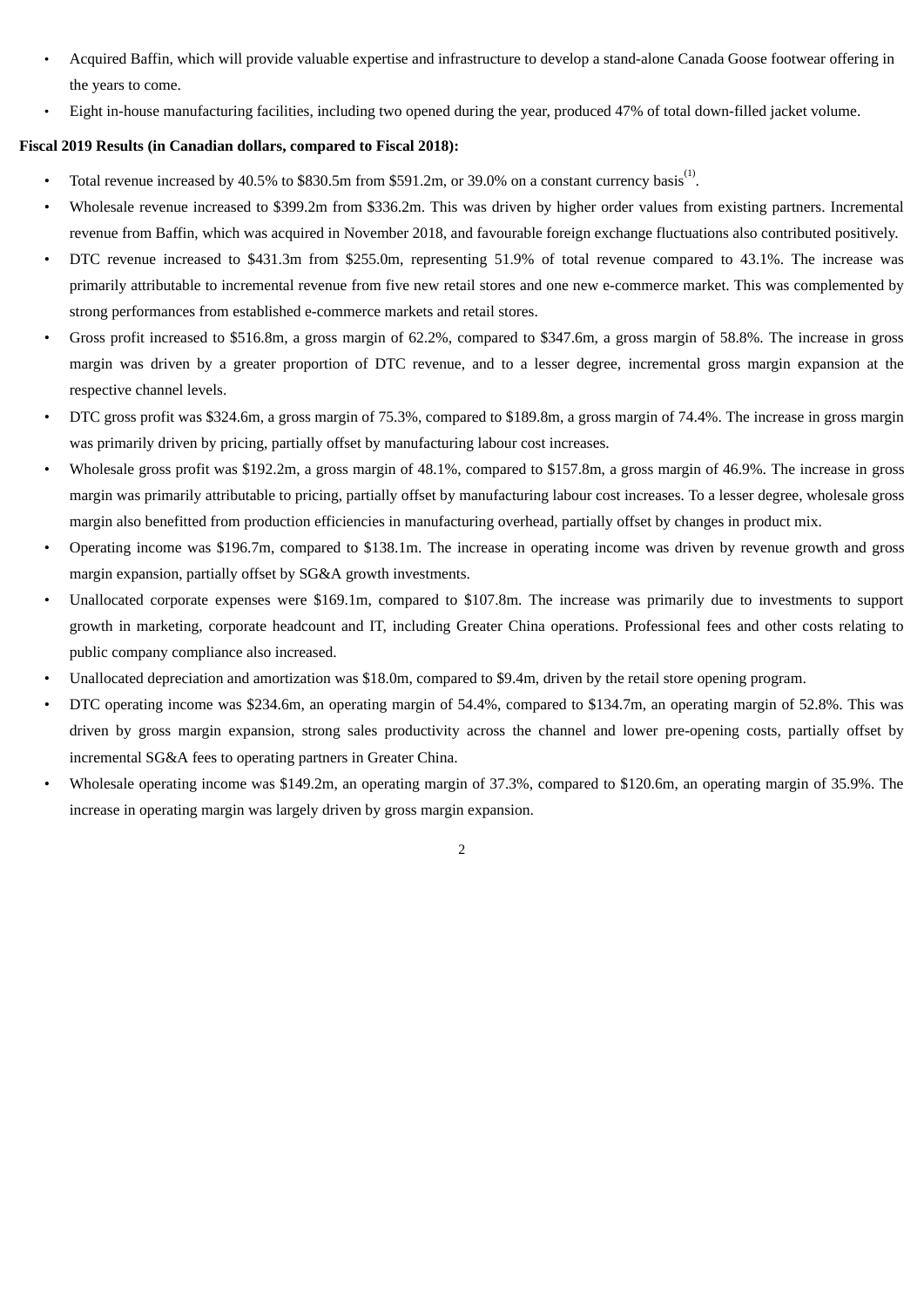- Net income was \$143.6m, or \$1.28 per diluted share, compared to \$96.1m, or \$0.86 per diluted share. The increase in net income was due to higher operating income and a lower effective tax rate.
- Adjusted EBITDA $^{(1)}$  was \$229.6m, a margin of 27.6%, compared to \$149.2m, a margin of 25.2%.
- Adjusted EBIT $^{(1)}$  was \$206.9m, a margin of 24.9%, compared to \$136.4m, a margin of 23.1%.
- Adjusted net income<sup>(1)</sup> was \$151.6m, or \$1.36 per diluted share, compared to adjusted net income<sup>(1)</sup> of \$94.1m, or \$0.84 per diluted share.
	- (1) *See "Note Regarding Non-IFRS Financial Measures".*

#### **Launch of Normal Course Issuer Bid**

The board of directors of the Company has authorized a normal course issuer bid (the "NCIB") to purchase for cancellation up to 1,600,000 subordinate voting shares of Canada Goose over the twelve-month period commencing on May 31, 2019 and ending no later than May 30, 2020, representing approximately 2.70% of the 59,151,443 subordinate voting shares issued and outstanding as at May 17, 2019. The NCIB will be conducted through the facilities of the Toronto Stock Exchange (the "TSX") and the New York Stock Exchange (the "NYSE") or alternative trading systems, if eligible, and will conform to their regulations. Subordinate voting shares will be acquired under the NCIB at the market price plus brokerage fees. Purchases under the NCIB will be made by means of open market transactions or such other means as a securities regulatory authority may permit. In the event that the Company acquires subordinate voting shares by other means as a securities regulatory authority may permit, the purchase price of the subordinate voting shares may be different than the market price of the subordinate voting shares at the time of the acquisition. Purchases made under an issuer bid exemption order will be at a discount to the prevailing market price as per the terms of the order. Furthermore, under the NCIB, Canada Goose may make, once per week, a block purchase (as such term is defined in the TSX Company Manual) at market price, in accordance with TSX rules. Under TSX rules, block purchases may not be made, directly or indirectly, from any insider of the Company, including any funds managed by Bain Capital. Canada Goose will otherwise be allowed to purchase daily, through the facilities of the TSX, a maximum of 131,422 subordinate voting shares representing 25% of the average daily trading volume, as calculated per the TSX rules for the six-month period starting on November 1, 2018 and ending on April 30, 2019.

Canada Goose currently believes that the purchase of the Company's subordinate voting shares under the NCIB is an appropriate and desirable use of available excess cash.

3

Canada Goose has not repurchased any of its outstanding subordinate voting shares under a normal course issuer bid in the past 12 months.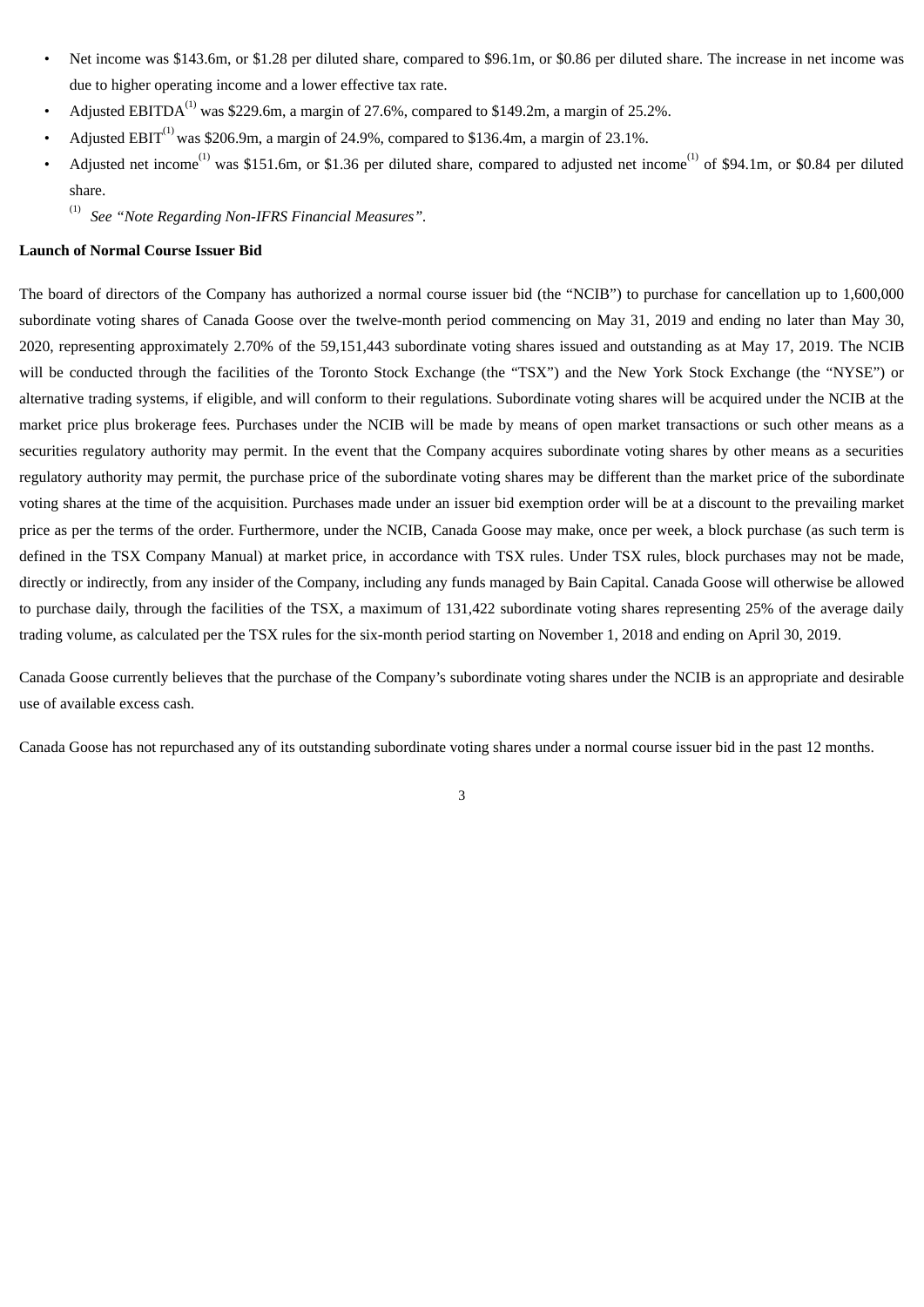#### **IFRS 16**

The Company will adopt IFRS 16, a new standard for lease accounting which replaces IAS 17, on April 1, 2019. The standard requires substantially all assets obtained through operating leases to be capitalized and a related liability to be recorded. The nature and timing of expenses will also change as IFRS 16 replaces straight-line operating lease expense with a depreciation charge for right-of-use assets and interest expense on lease liabilities.

As a result, the Company will replace Adjusted EBITDA and Adjusted EBITDA margin with Adjusted EBIT and Adjusted EBIT margin in its supplementary non-IFRS measures and financial outlook. With the capitalization of operating leases and the movement of lease expenses to depreciation and interest, management believes that Adjusted EBITDA will no longer be a meaningful supplemental measure to assess operating profit and operating profitability. Further details regarding IFRS 16 are provided in Management's Discussion and Analysis in the Annual Report.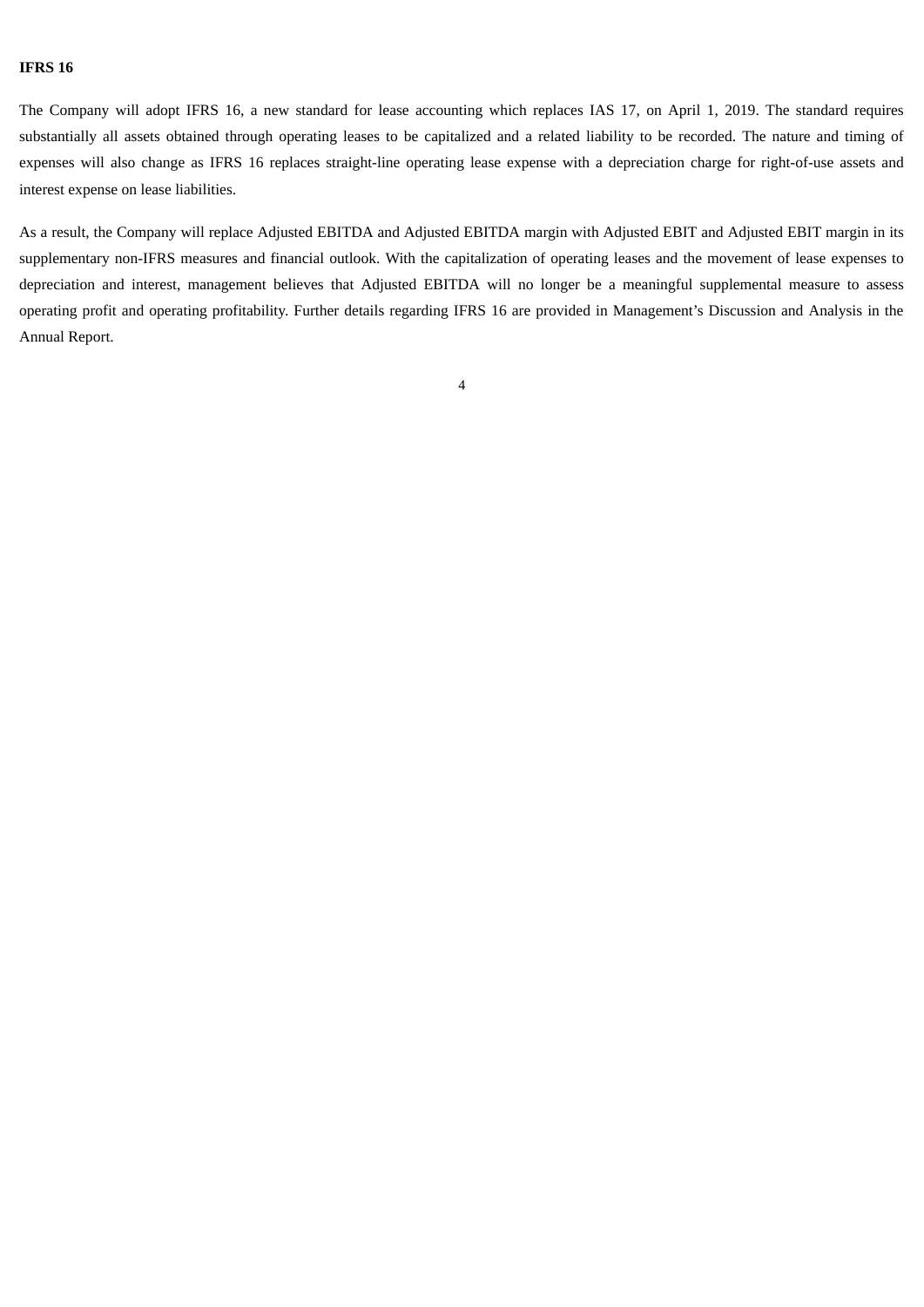#### **Fiscal Year 2020 and Long-Term Outlook**

For fiscal 2020, the Company currently expects the following:

- Annual revenue growth of at least 20%
- Adjusted EBIT margin expansion of at least 40 basis points
- Annual growth in adjusted net income per diluted share of at least 25%

Key assumptions underlying the fiscal 2020 outlook above are as follows:

- Wholesale revenue growth in the high-single-digits on a percentage basis
- Eight new retail stores in operation by the end of the winter selling season
- One new digital concept store in operation by the end of the winter selling season, which will be an experiential showroom to drive local e-commerce sales in the Greater Toronto Area. It is not expected to generate revenue or operating income at a level consistent with the Company's traditional retail store format.
- Materially larger losses in adjusted EBIT and adjusted net income per diluted share during the fiscal first quarter, due to a larger number of retail stores operating during off-peak periods and higher corporate SG&A investments to support growth, including local market activation ahead of planned retail openings, new product and Greater China operations.
- Capital expenditures of \$75 million including investments in new retail stores, IT and manufacturing capacity
- Weighted average diluted shares outstanding of 112.4 million shares
- An effective annual tax rate approximately in-line with fiscal 2019

Over the next three fiscal years, the Company currently expects the following:

- Average annual revenue growth of at least 20%
- Annual adjusted EBIT margin expansion of at least 100 basis points in fiscal 2022, relative to fiscal 2019
- Average annual growth in adjusted net income per diluted share of at least 25%

The long-term outlook assumes, among other things, a continuation of current economic conditions and execution of the growth strategies outlined under the heading "Business Overview" in our Annual Report on Form 20-F for the fiscal year ended March 31, 2019.

The fiscal 2020 and long-term outlooks above constitute forward-looking statements and forward-looking information within the meaning of applicable securities laws (see "Cautionary Note Regarding Forward-Looking Statements"). Actual results could vary materially as a result of numerous factors, including certain risk factors, many of which are beyond the Company's control. The purpose of our fiscal 2020 and longterm outlook is to provide a description of management's expectations regarding the Company's financial performance and may not be appropriate for other purposes.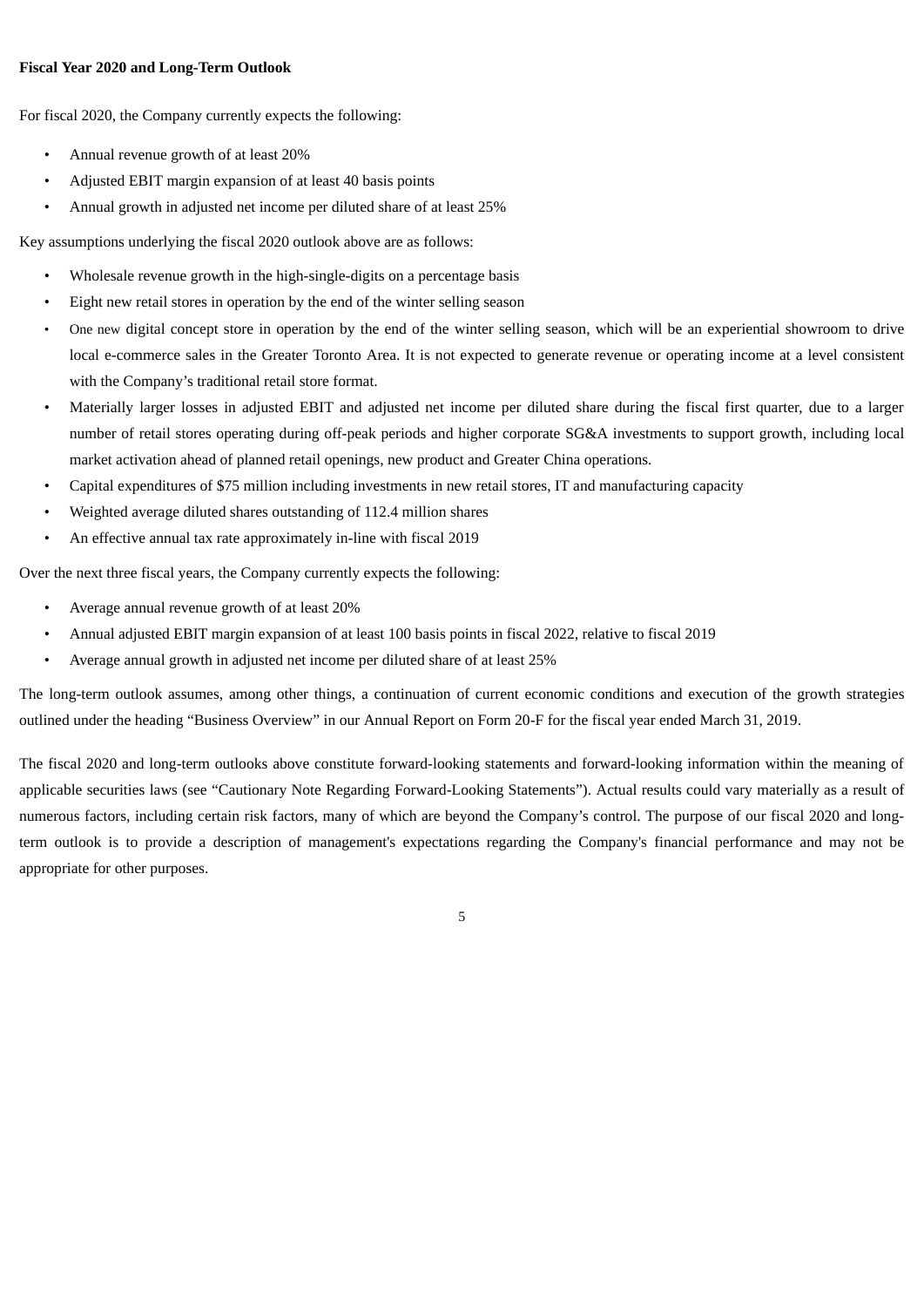#### **Refinancing**

On May 10, 2019, the Company refinanced its debt to support the growth of the business and enhance financial flexibility. The capacity of the existing Revolving Facility was increased to \$300.0m, with a seasonal increase to up to \$350.0m during peak working capital periods, and the maturity was extended to June of 2024. Concurrently, the maturity of the existing USD \$113.8m Term Loan Facility was extended to December of 2024. Further details regarding the refinancing are provided in Management's Discussion and Analysis in the Annual Report.

#### **Conference Call Information**

A conference call to discuss fiscal 2019 results is scheduled for today, May 29, 2019 at 9:00 a.m. Eastern Time. Dani Reiss, President and Chief Executive Officer and Jonathan Sinclair, EVP and Chief Financial Officer, will host the conference call. Those interested in participating in the call are invited to dial (844) 579-6824 or (763) 488-9145 if calling internationally. Please dial in approximately 10 minutes prior to the start of the call and reference Conference ID 2849456 when prompted. A live audio webcast of the conference call will be available online at http://investor.canadagoose.com.

#### **About Canada Goose**

Founded in a small warehouse in Toronto, Canada in 1957, Canada Goose has grown into one of the world's leading makers of performance luxury apparel. Every collection is informed by the rugged demands of the Arctic and inspired by relentless innovation and uncompromised craftsmanship. From the coldest places on Earth to global fashion capitals, people are proud to wear Canada Goose products. Employing more than 3,900 people worldwide, Canada Goose is a recognized leader for its Made in Canada commitment, and is a long-time partner of Polar Bears International. Visit canadagoose.com for more information.

#### **Non-IFRS Financial Measures**

This press release includes references to adjusted net income, EBIT, adjusted EBIT, adjusted EBIT margin, EBITDA, adjusted EBITDA, adjusted EBITDA margin, and adjusted net income per share and per diluted share. The Company presents these measures because its management uses these as supplemental measures in assessing its operating performance, and believes they are helpful to investors, securities analysts and other interested parties, in evaluating the Company's performance. The measures referenced above are not measurements of financial performance under IFRS and they should not be considered as alternatives to measures of performance derived in accordance with IFRS. In addition, these measures should not be construed as an inference that the Company's future results will be unaffected by unusual or non-recurring items. These measures have limitations as analytical tools, and you should not consider such measures either in isolation or as substitutes for analyzing the Company's results as reported under IFRS.

This press release also includes reference to constant currency revenue. The Company presents this measure because we use constant currency information to provide a framework in assessing how our business segments performed excluding the effects of foreign currency exchange rate fluctuations and believe this information is useful to investors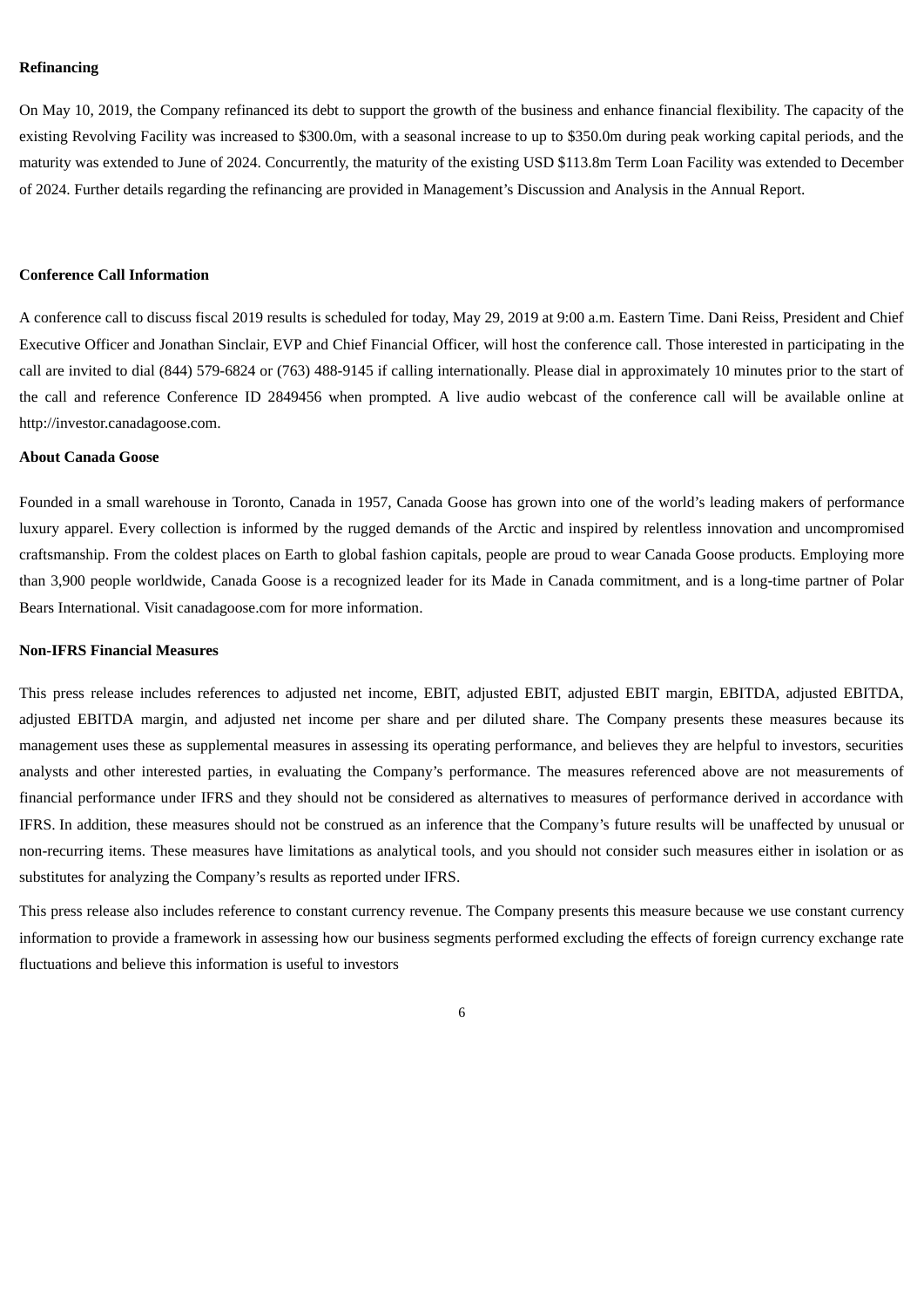to facilitate comparisons of operating results and better identify trends in our businesses. The constant currency measure is calculated by translating the prior year reported amounts into comparable amounts using a single foreign exchange rate for each currency calculated based on the current period exchange rates as measured by the Bank of Canada.

The Company's definitions and calculations of these measures are not necessarily comparable to other similarly titled measures used by other companies. These non-IFRS financial measures are defined and reconciled to the most comparable IFRS measures in the tables at the end of this press release.

A reconciliation of projected adjusted EBIT, and adjusted net income, which are forward-looking measures that are not prepared in accordance with IFRS, to the most directly comparable IFRS financial measures, is not provided because we are unable to provide such reconciliation without unreasonable effort. The inability to provide a quantitative reconciliation is due to the uncertainty and inherent difficulty predicting the occurrence, the financial impact and the periods in which the components of the applicable IFRS measures and non-IFRS adjustments may be recognized. The IFRS measures may include the impact of such items as non-cash share-based compensation, revaluation of the carrying value of our indebtedness, amortization of intangible assets and the tax effect of such items, in addition to other items we have historically excluded from adjusted EBIT (or adjusted EBITDA) and adjusted net income. We expect to continue to exclude these items in future disclosures of these non-IFRS measures and may also exclude other similar items that may arise in the future (collectively, "non-IFRS adjustments"). The decisions and events that typically lead to the recognition of non-IFRS adjustments are inherently unpredictable as to if or when they may occur. As such, for our fiscal 2020 outlook, we have not included estimates for these items and are unable to address the probable significance of the unavailable information, which could be material to future results.

#### **Cautionary Note Regarding Forward-Looking Statements**

This press release includes forward-looking statements. These forward-looking statements generally can be identified by the use of words such as "anticipate," "expect," "plan," "could," "may," "will," "believe," "estimate," "forecast," "goal," "project," and other words of similar meaning. These forward-looking statements address various matters including our outlook for fiscal 2020 and our long-term outlook, related assumptions, and our plans for strategic investments to support future growth. Each forward-looking statement contained in this press release is subject to risks and uncertainties that could cause actual results to differ materially from those expressed or implied by such statement. Applicable risks and uncertainties include, among others, our expectations regarding industry trends, our business plan and growth strategies, our expectations regarding seasonal trends, our inventory levels ahead of these seasonal trends, our ability to implement our growth strategies, our ability to keep pace with changing consumer preferences, our ability to maintain the strength of our brand and protect our intellectual property, as well as the risks identified under the heading "Risk Factors" in our Annual Report on Form 20-F for the fiscal year ended March 31, 2019, and filed with the Securities and Exchange Commission ("SEC"), and the securities commissions or similar securities regulatory authorities in each of the provinces and territories of Canada ("Canadian securities regulatory authorities"), as well as the other information we file with the SEC and Canadian securities regulatory authorities. We caution investors not to rely on the forward-looking statements contained in this press release when making an investment decision in our securities. The forward-looking statements in this press release speak only as of the date of this release, and we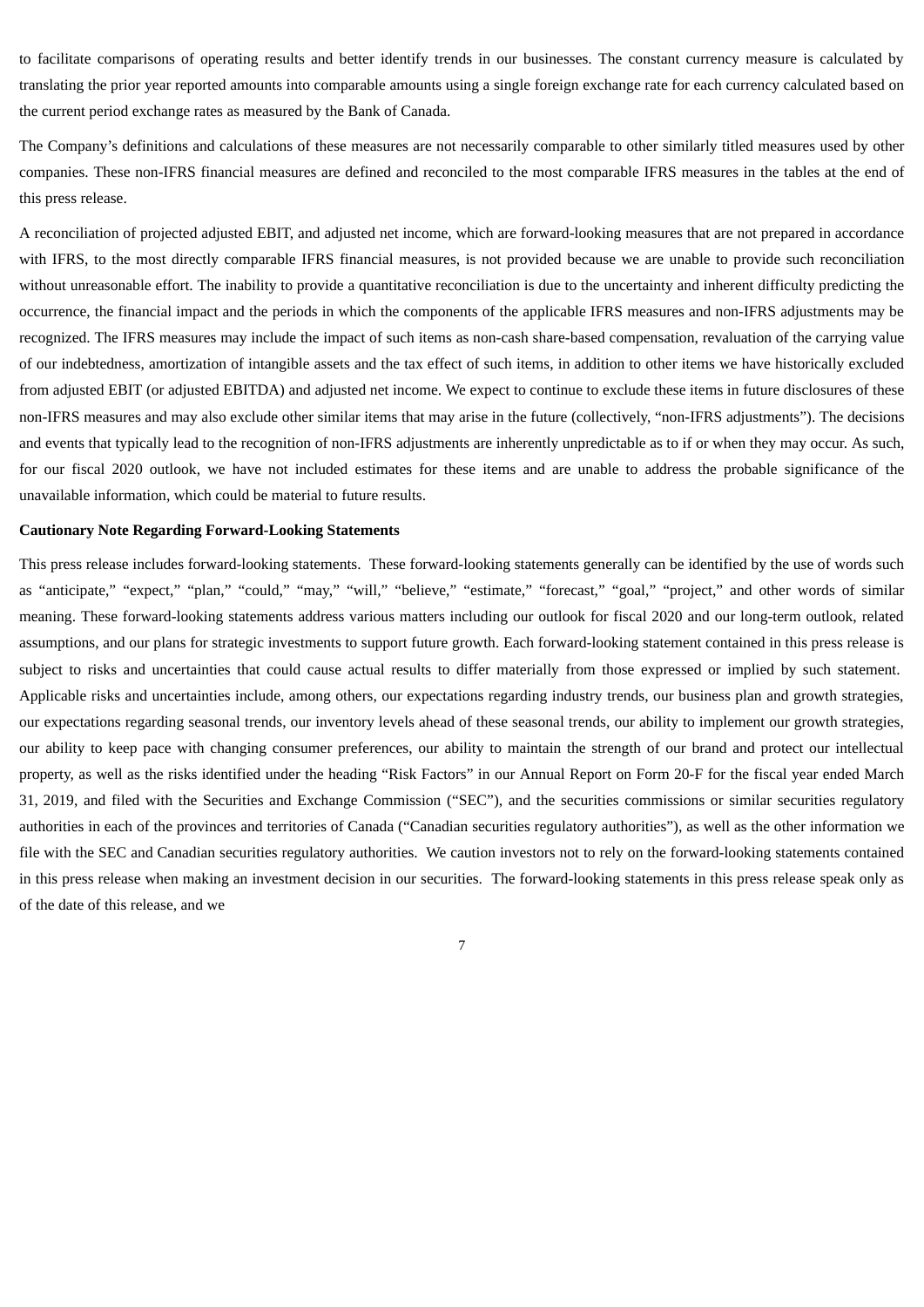undertake no obligation to update or revise any of these statements. Our business is subject to substantial risks and uncertainties, including those referenced above. You are encouraged to read our filings with the SEC, available at www.sec.gov, and our filings with Canadian securities regulatory authorities available at www.sedar.com for a discussion of these and other risks and uncertainties. Investors, potential investors, and others should give careful consideration to these risks and uncertainties.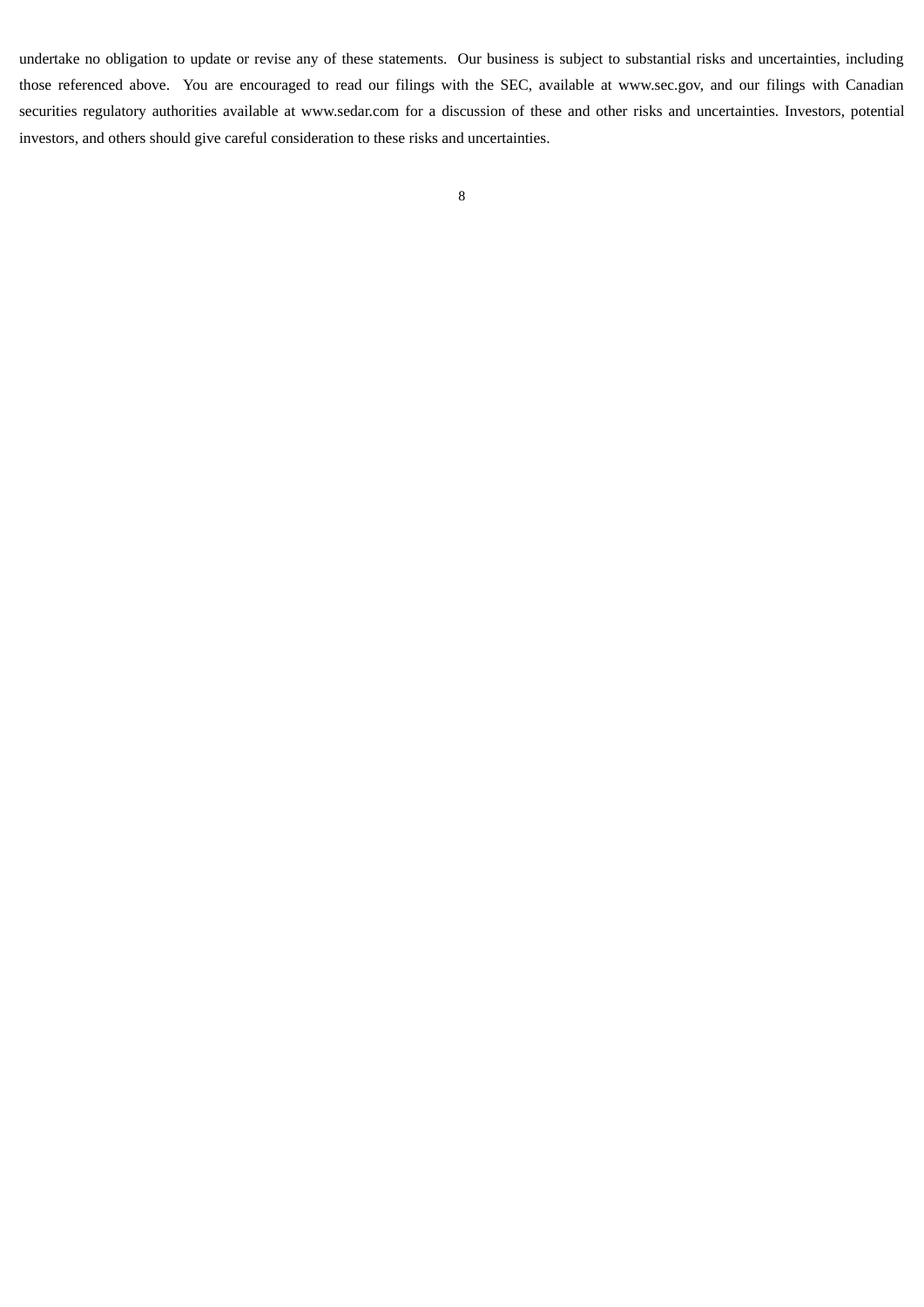## **Consolidated Statements of Income and Comprehensive Income**

(in millions of Canadian dollars, except share and per share amounts)

|                                                  |             | Three months ended<br>March 31 |             | <b>Year ended</b><br>March 31 |
|--------------------------------------------------|-------------|--------------------------------|-------------|-------------------------------|
|                                                  | 2019        | 2018                           | 2019        | 2018                          |
|                                                  | \$          | \$                             | \$          | \$                            |
| Revenue                                          | 156.2       | 124.8                          | 830.5       | 591.2                         |
| Cost of sales                                    | 53.8        | 46.6                           | 313.7       | 243.6                         |
| <b>Gross profit</b>                              | 102.4       | 78.2                           | 516.8       | 347.6                         |
| Gross margin                                     | 65.6%       | 62.7%                          | 62.2%       | 58.8%                         |
| Selling, general and administrative<br>expenses  | 85.0        | 60.9                           | 302.1       | 200.1                         |
| SG&A expenses as % of revenue                    | 54.4 %      | 48.8%                          | 36.4%       | 33.8%                         |
| Depreciation and amortization                    | 5.7         | 2.5                            | 18.0        | 9.4                           |
| <b>Operating income</b>                          | 11.7        | 14.8                           | 196.7       | 138.1                         |
| Operating income as % of revenue                 | 7.5%        | 11.9%                          | 23.7%       | 23.4%                         |
| Net interest and other finance costs             | 3.1         | 2.8                            | 14.2        | 12.9                          |
| Income before income taxes                       | 8.6         | 12.0                           | 182.5       | 125.2                         |
| Income tax (recovery) expense                    | (0.4)       | 3.9                            | 38.9        | 29.1                          |
| Effective tax rate                               | (5.1)%      | 32.7%                          | 21.3%       | 23.3%                         |
| <b>Net income</b>                                | 9.0         | 8.1                            | 143.6       | 96.1                          |
| Other comprehensive (loss) income                | (3.0)       | (1.4)                          | 0.7         | (1.8)                         |
| <b>Total comprehensive income</b>                | 6.0         | 6.7                            | 144.3       | 94.3                          |
| <b>Earnings per share</b>                        |             |                                |             |                               |
| <b>Basic</b>                                     | \$<br>0.08  | \$<br>0.08                     | \$<br>1.31  | \$<br>0.90                    |
| Diluted                                          | \$<br>0.08  | \$<br>0.07                     | \$<br>1.28  | \$<br>0.86                    |
| Weighted average number of shares<br>outstanding |             |                                |             |                               |
| <b>Basic</b>                                     | 109,867,553 | 108,074,609                    | 109,422,574 | 107,250,039                   |
| Diluted                                          | 111,606,200 | 111,629,427                    | 111,767,584 | 111,519,238                   |
| Other data: (1)                                  |             |                                |             |                               |
| Adjusted net income                              | 10.0        | 10.0                           | 151.6       | 94.1                          |
| Adjusted net income per share                    | \$<br>0.09  | \$<br>0.09                     | \$<br>1.39  | \$<br>0.88                    |
| Adjusted net income per diluted share            | \$<br>0.09  | \$<br>0.09                     | \$<br>1.36  | \$<br>0.84                    |
| <b>EBITDA</b>                                    | 19.1        | 19.7                           | 219.4       | 152.3                         |
| <b>Adjusted EBITDA</b>                           | 20.4        | 21.8                           | 229.6       | 149.2                         |

*(1) Adjusted net income, adjusted net income per share and per diluted share, EBITDA, and adjusted EBITDA are non-IFRS financial measures. See "Reconciliation of Non-IFRS Financial Measures" for a description of these measures and a reconciliation to the nearest IFRS measure.*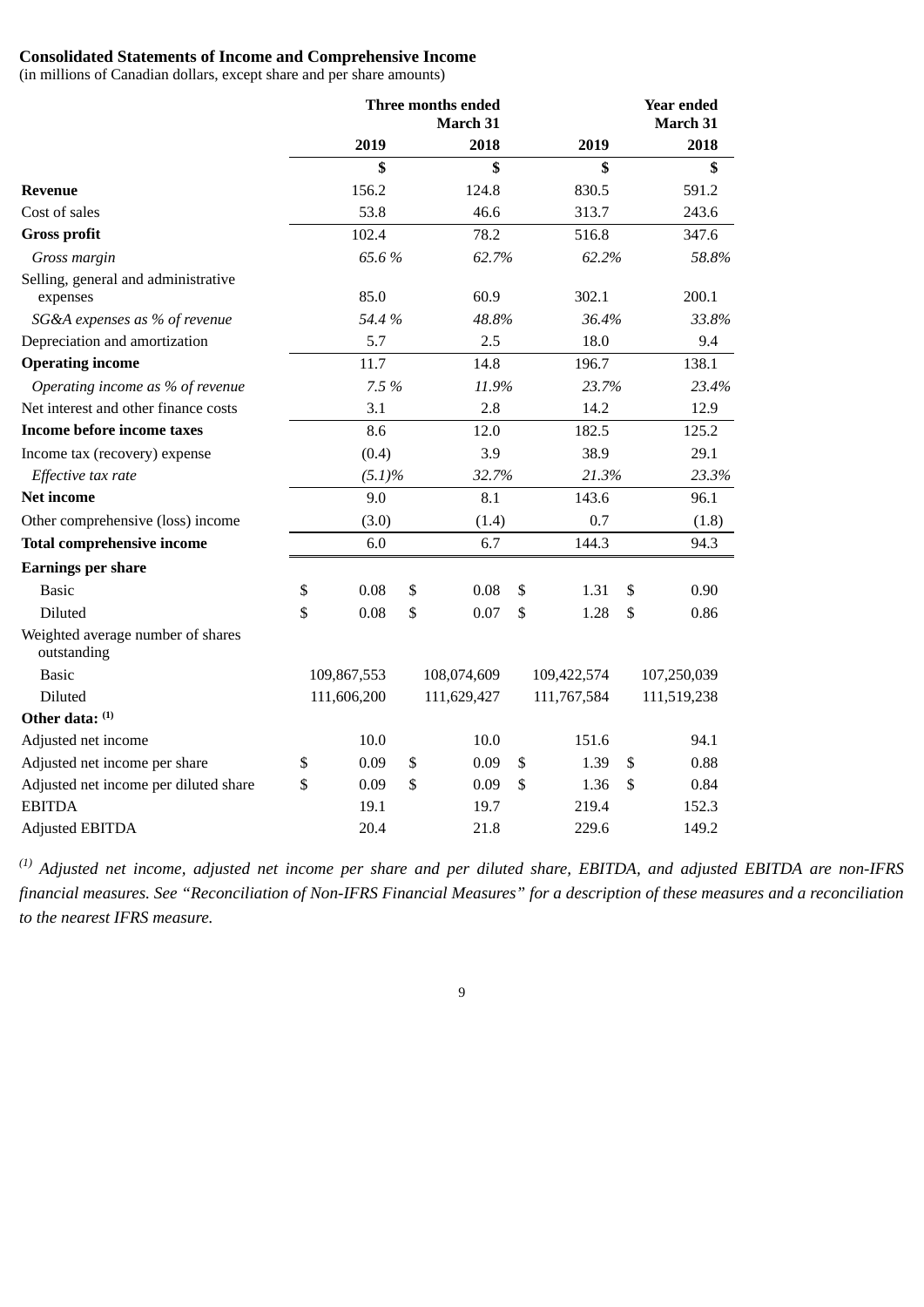## **Consolidated Statements of Financial Position**

## **As at March 31**

(in millions of Canadian dollars)

|                                            | 2019  | 2018  |
|--------------------------------------------|-------|-------|
| <b>Assets</b>                              | \$    | \$    |
| <b>Current assets</b>                      |       |       |
| Cash                                       | 88.6  | 95.3  |
| Trade receivables                          | 20.4  | 11.9  |
| Inventories                                | 267.3 | 165.4 |
| Income taxes receivable                    | 4.0   | 5.1   |
| Other current assets                       | 32.9  | 23.3  |
| <b>Total current assets</b>                | 413.2 | 301.0 |
| Deferred income taxes                      | 12.2  | 3.0   |
| Property, plant and equipment              | 84.3  | 60.2  |
| Intangible assets                          | 155.6 | 136.8 |
| Other long-term assets                     | 7.0   | 2.1   |
| Goodwill                                   | 53.1  | 45.3  |
| <b>Total assets</b>                        | 725.4 | 548.4 |
| <b>Liabilities</b>                         |       |       |
| <b>Current liabilities</b>                 |       |       |
| Accounts payable and accrued liabilities   | 110.4 | 109.6 |
| Provisions                                 | 8.1   | 6.3   |
| Income taxes payable                       | 18.1  | 17.7  |
| <b>Total current liabilities</b>           | 136.6 | 133.6 |
| Provisions                                 | 14.7  | 10.8  |
| Deferred income taxes                      | 16.7  | 13.3  |
| Revolving facility                         |       |       |
| Term loan                                  | 145.2 | 137.1 |
| Other long-term liabilities                | 13.1  | 10.0  |
| <b>Total liabilities</b>                   | 326.3 | 304.8 |
| <b>Shareholders' equity</b>                | 399.1 | 243.6 |
| Total liabilities and shareholders' equity | 725.4 | 548.4 |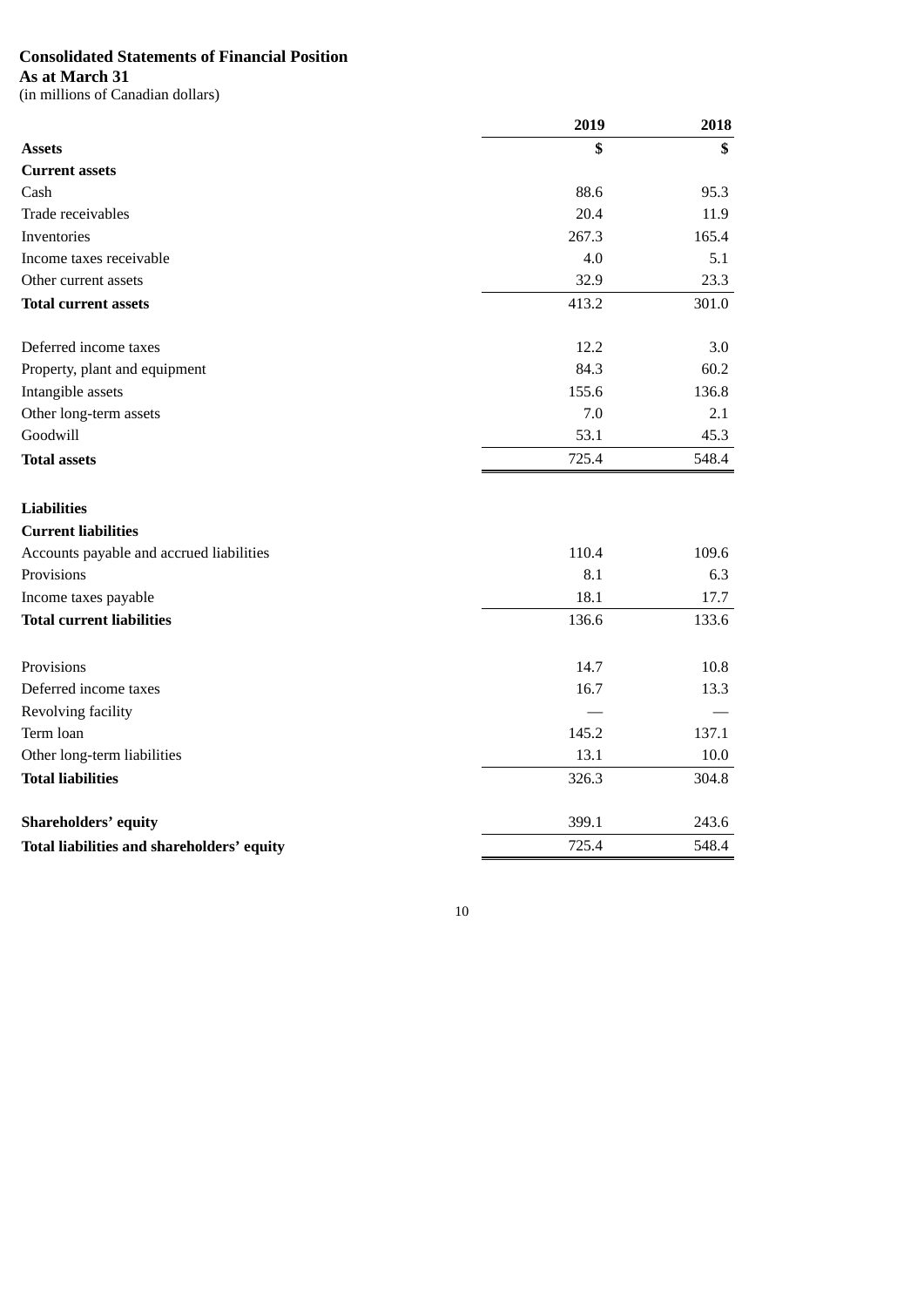## **Consolidated Statements of Cash Flows**

(in millions of Canadian dollars)

|                                                           | For the three months |          |                    |          |
|-----------------------------------------------------------|----------------------|----------|--------------------|----------|
|                                                           |                      | ended    | For the year ended |          |
|                                                           |                      | March 31 |                    | March 31 |
|                                                           | 2019                 | 2018     | 2019               | 2018     |
|                                                           | \$                   | \$       | \$                 | \$       |
| <b>CASH FLOWS FROM OPERATING ACTIVITIES:</b>              |                      |          |                    |          |
| Net income                                                | 9.0                  | 8.1      | 143.6              | 96.1     |
| Items not affecting cash:                                 |                      |          |                    |          |
| Depreciation and amortization                             | 7.4                  | 4.9      | 22.7               | 14.2     |
| Income tax (recovery) expense                             | (0.4)                | 3.9      | 38.9               | 29.1     |
| Interest expense                                          | 2.9                  | 2.6      | 13.7               | 12.5     |
| Unrealized foreign exchange (gain) loss                   | (0.2)                |          | 2.7                | (8.6)    |
| Share-based compensation                                  | 1.1                  | 0.6      | 3.8                | 2.0      |
| Loss on disposal of assets                                | 0.2                  | 0.2      | 0.2                | 0.2      |
|                                                           | 20.0                 | 20.3     | 225.6              | 145.5    |
| Changes in non-cash operating items                       | (13.8)               | 22.1     | (100.7)            | (2.3)    |
| Income taxes paid                                         | (5.1)                | (2.5)    | (41.0)             | (7.4)    |
| Interest paid                                             | (2.1)                | (1.9)    | (10.5)             | (9.6)    |
| Net cash (used in) from operating activities              | (1.0)                | 38.0     | 73.4               | 126.2    |
| <b>CASH FLOWS FROM INVESTING ACTIVITIES:</b>              |                      |          |                    |          |
| Purchase of property, plant and equipment                 | (8.9)                | (6.2)    | (30.3)             | (26.1)   |
| Investment in intangible assets                           | (5.4)                | (1.1)    | (19.0)             | (7.7)    |
| <b>Business combination</b>                               | (0.2)                |          | (33.6)             | (0.6)    |
| Net cash used in investing activities                     | (14.5)               | (7.3)    | (82.9)             | (34.4)   |
| <b>CASH FLOWS FROM FINANCING ACTIVITIES:</b>              |                      |          |                    |          |
| Net borrowings (repayment) on revolving facility          |                      | 0.1      |                    | (8.8)    |
| Deferred financing fees                                   |                      | 0.1      |                    | (0.3)    |
| Exercise of stock options                                 | 0.6                  | 0.6      | 3.1                | 1.2      |
| Net cash from (used in) financing activities              | 0.6                  | 0.8      | 3.1                | (7.9)    |
| Effects of foreign currency exchange rate changes on cash | 1.2                  | 1.7      | (0.3)              | 1.7      |
| (Decrease) increase in cash                               | (13.7)               | 33.2     | (6.7)              | 85.6     |
| Cash, beginning of period                                 | 102.3                | 62.1     | 95.3               | 9.7      |
| Cash, end of period                                       | 88.6                 | 95.3     | 88.6               | 95.3     |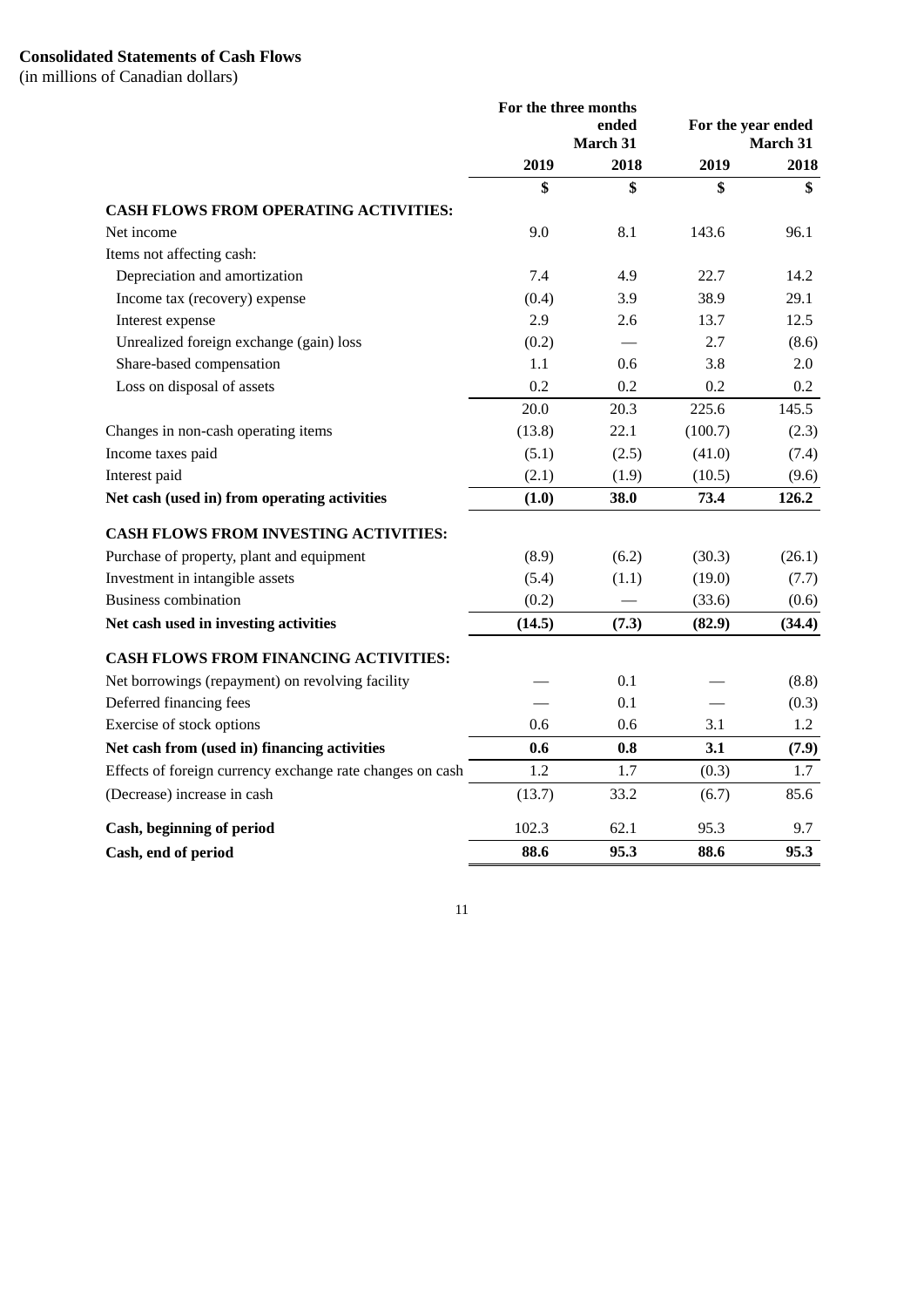## **Reconciliation of Non-IFRS Measures**

The tables below reconcile net income to EBIT, adjusted EBIT, EBITDA, adjusted EBITDA, and adjusted net income for the periods presented:

| <b>CAD</b> \$ millions<br>(unaudited)                                | For the three months ended | March 31 |       | For the year ended<br>March 31 |
|----------------------------------------------------------------------|----------------------------|----------|-------|--------------------------------|
|                                                                      | 2019                       | 2018     | 2019  | 2018                           |
| <b>Net income</b>                                                    | 9.0                        | 8.1      | 143.6 | 96.1                           |
| Add (deduct) the impact of:                                          |                            |          |       |                                |
| Income tax (recovery) expense                                        | (0.4)                      | 3.9      | 38.9  | 29.1                           |
| Net interest and other finance costs                                 | 3.1                        | 2.8      | 14.2  | 12.9                           |
| <b>EBIT</b>                                                          | 11.7                       | 14.8     | 196.7 | 138.1                          |
| Transaction costs (a)                                                | 0.3                        |          | 2.1   | 1.5                            |
| Transaction and other costs of the Baffin<br>acquisition (b)         | 0.9                        |          | 3.0   |                                |
| Unrealized foreign exchange (gain) loss on Term<br>Loan Facility (c) | (0.4)                      | 1.8      | 0.9   | (6.7)                          |
| Share-based compensation (d)                                         | 0.5                        | 0.3      | 2.8   | 1.0                            |
| Pre-store-opening costs (e)                                          |                            |          | 1.4   | 1.1                            |
| Amortization on intangible assets acquired by<br>Bain Capital (f)    |                            |          |       | 1.4                            |
| Total adjustments                                                    | 1.3                        | 2.1      | 10.2  | (1.7)                          |
| <b>Adjusted EBIT</b>                                                 | 13.0                       | 16.9     | 206.9 | 136.4                          |
| Adjusted EBIT margin                                                 | 8.3%                       | 13.5%    | 24.9% | 23.1%                          |
| Add the impact of:                                                   |                            |          |       |                                |
| Depreciation and amortization                                        | 7.4                        | 4.9      | 22.7  | 12.8                           |
| <b>EBITDA</b>                                                        | 19.1                       | 19.7     | 219.4 | 152.3                          |
| <b>Adjusted EBITDA</b>                                               | 20.4                       | 21.8     | 229.6 | 149.2                          |
| Adjusted EBITDA margin                                               | 13.1%                      | 17.4%    | 27.6% | 25.2%                          |

| <b>CAD</b> \$ millions<br>(unaudited)                                | For the three months ended | March 31 | For the year ended<br>March 31 |       |  |
|----------------------------------------------------------------------|----------------------------|----------|--------------------------------|-------|--|
|                                                                      | 2019                       | 2018     | 2019                           | 2018  |  |
| <b>Net income</b>                                                    | 9.0                        | 8.1      | 143.6                          | 96.1  |  |
| Add (deduct) the impact of:                                          |                            |          |                                |       |  |
| Transaction costs (a)                                                | 0.3                        |          | 2.1                            | 1.5   |  |
| Transaction and other costs of the Baffin<br>acquisition (b)         | 0.9                        |          | 3.0                            |       |  |
| Unrealized foreign exchange (gain) loss on Term<br>Loan Facility (c) | (0.4)                      | 1.8      | 0.9                            | (6.7) |  |
| Share-based compensation (d)                                         | 0.5                        | 0.3      | 2.8                            | 1.0   |  |
| Pre-store-opening costs (e)                                          |                            |          | 1.4                            | 1.1   |  |
| Amortization on intangible assets acquired by<br>Bain Capital (f)    |                            |          |                                | 1.4   |  |
| Total adjustments                                                    | 1.3                        | 2.1      | 10.2                           | (1.7) |  |
| Tax effect of adjustments                                            | (0.3)                      | (0.2)    | (2.2)                          | (0.3) |  |
| <b>Adjusted net income</b>                                           | 10.0                       | 10.0     | 151.6                          | 94.1  |  |